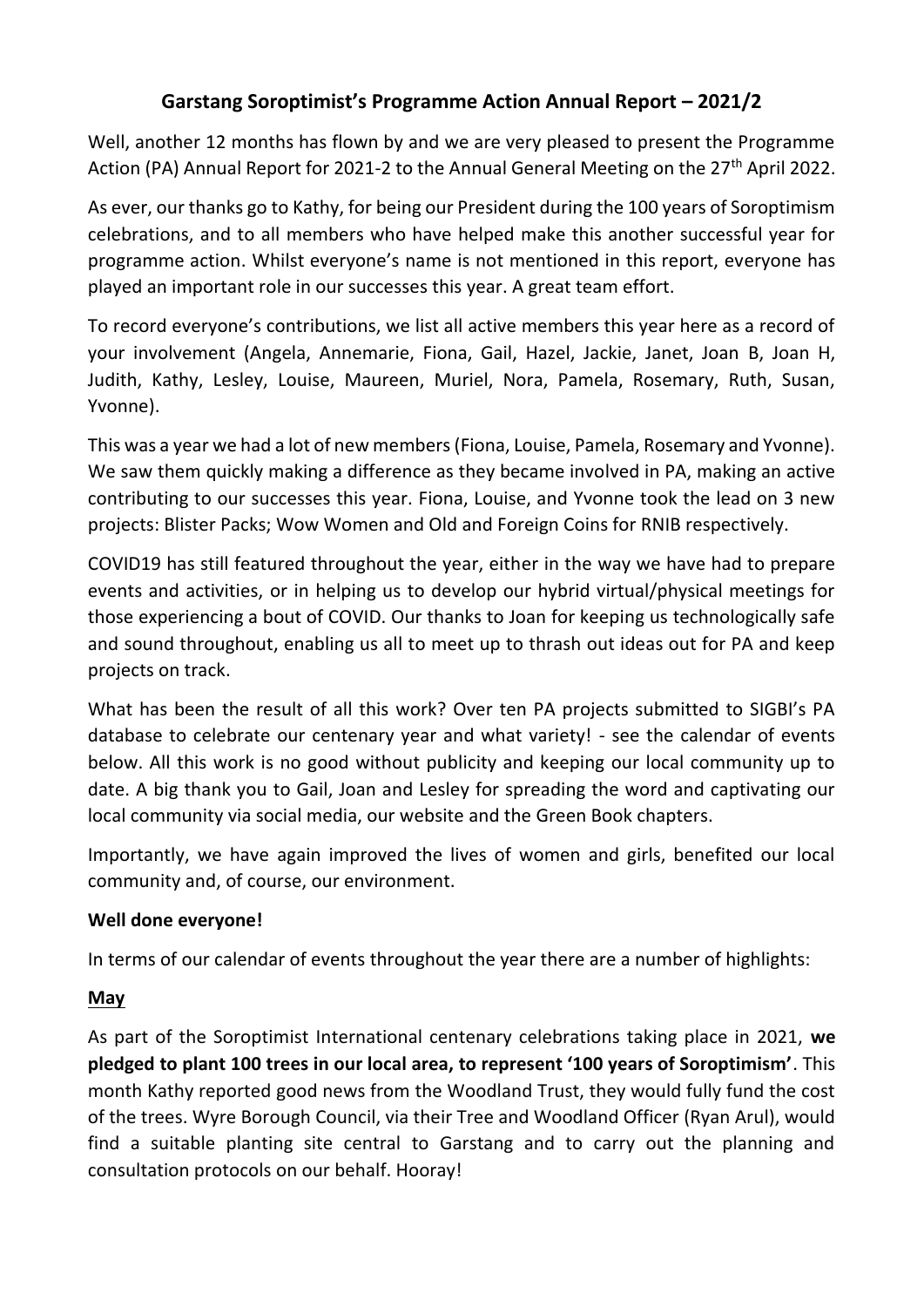

We also launched the first of our **blister pack recycling collections** – four large containers were taken to Kepple Lane Pharmacy for recycling, and we also promoted the promotion of blister pack recycling through our petition of the month. Unfortunately we had to shelve this collection. It had been a victim of its own success. Collection of blister packs from Kepple Lane Pharmacy was cancelled and despite searching by Fiona and members, no other outlet was found, except Superdrug who would only accept collections from individuals.

## **June**

Fund raising began for our **charity of the year – AfriReuse,** aiming to sponsor the production of 100 Dignity Packs. The 100-theme coincided with the 100 years of Soroptimism celebrations.

Firehouse Pads is a Kenyan social enterprise that trains girls and women to produce reusable sanitary pads. The social enterprise was launched in response to the issue of girls and women lacking access to sanitary wares and as a result missing out on schooling and also suffering health consequences as they use often used rags and paper to stem their period flow. Firehouse also provides access to vocational education and training, especially for those who have been rescued from FGM (Female Genital Mutilation).

Each dignity pack costs £10 includes:

- ▶ 2 moisture-resistant fabric shields
- $\triangleright$  8 washable liners
- $\blacktriangleright$  2 pairs of underwear
- $\triangleright$  Soap a wash cloth
- $\blacktriangleright$  A small protective bag to discreetly carry used liners home.

Joan recognised the potential of selling unwanted items on a Bric-a-brac website. Over the year the Virtual Bric-a-brac raised an amazing £429! Something definitely to continue with.

This month we presented a Climate Change PA video at the Regional Meeting about some of the work Garstang Soroptimists have done around the very important topic of Climate Change.

[www.youtube.com/watch?v=-IiUKqKCFJU](https://www.youtube.com/watch?v=-IiUKqKCFJU)

## **July**

We wrote to our MP Ben Wallace re the Police, Crime, Sentencing and Courts Bill which was about to have its second reading in the House of Lords. Soroptimist Clubs had been approached by Dame Vera Baird, the Victims Commissioner asking for our support due to concerns that digital disclosure can be a real problem for victims of domestic violence and rape. We received a reassuring response advising that it would be a non-coercive power subject to a statutory code of practice to support victims.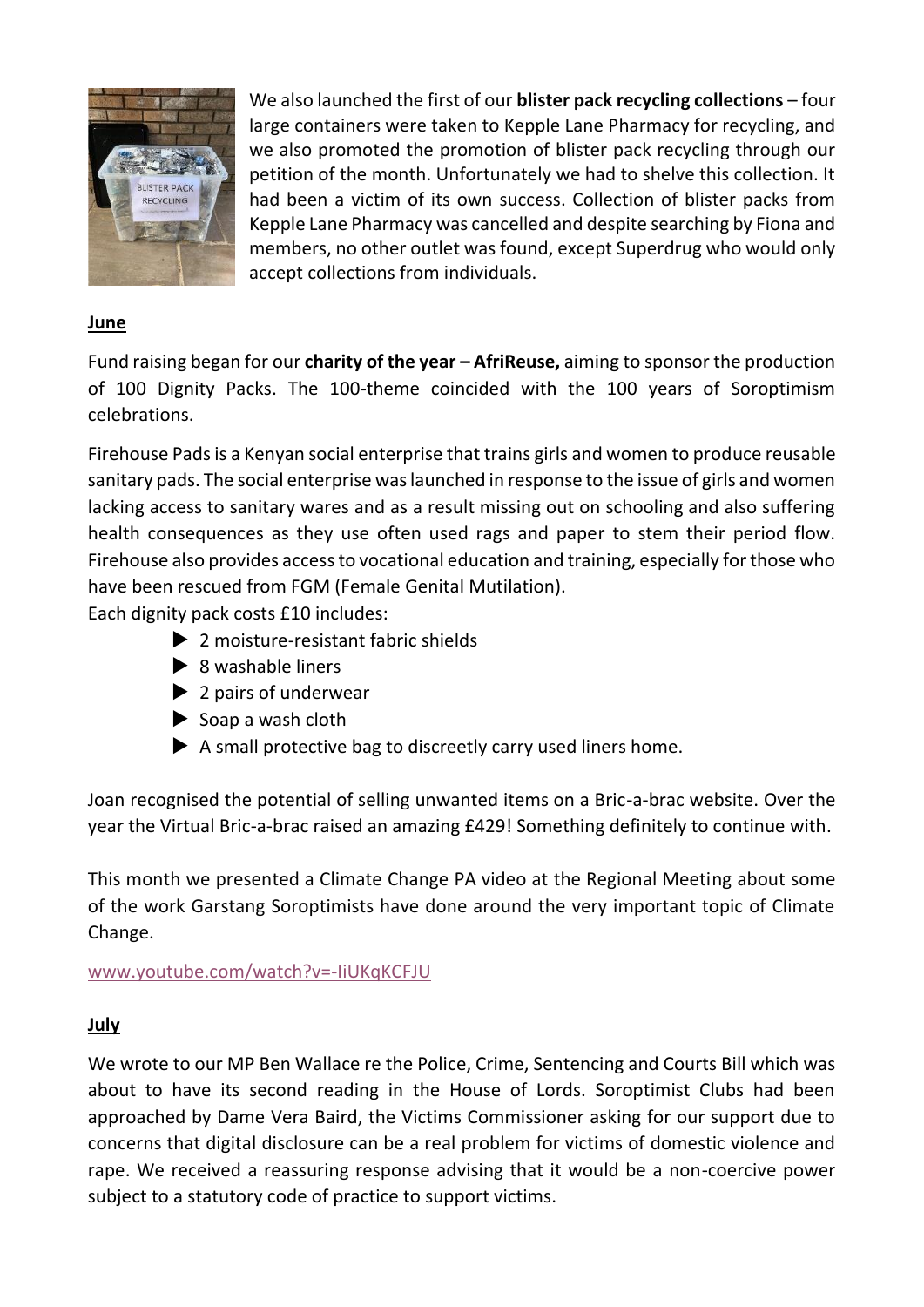

Our '100 Afternoon Delights' also went down a storm in July, the 100 theme reinforcing the centenary of Soroptimism and our commitment to championing the cause. £143.50 raised via a raffle for our chosen charity AfriReuse.

## **August**

Always a quiet month, with no formal meetings, but still the opportunity for a social get together. Muriel held a plant sale this month. Following months of COVID restrictions, the weather was no obstacle to the laughter, chatter and opportunity to socialise in the open air and £148 raised for AfriReuse.

## **September**

September saw us communicate our Soroptimist International Statement on the Situation in Afghanistan – recognising the challenging situation women and girls in the country were facing as a result of conflict.

This was also the month that saw us complete our 100 mile relay – on foot, by bike, Sinclair C5 and all with the panache of our new Soroptimist neckerchiefs. The smiles said it all – and the donations totalled £1,086.32 (including £656.87 via Just Giving). Our annual target of funding the production of 100 Dignity Packs (£1000) for women and girls reached with one event! Unanimously, we agreed to send £1000 to AfriReuse now, rather than waiting to the end of the year.



Our guest speaker for the month, Charlotte Elwood from Northwest Cancer Research delivered a very informative talk to coincide with Breast Cancer Awareness month. The Q&A session provided details on the current and future research opportunities, and gave us some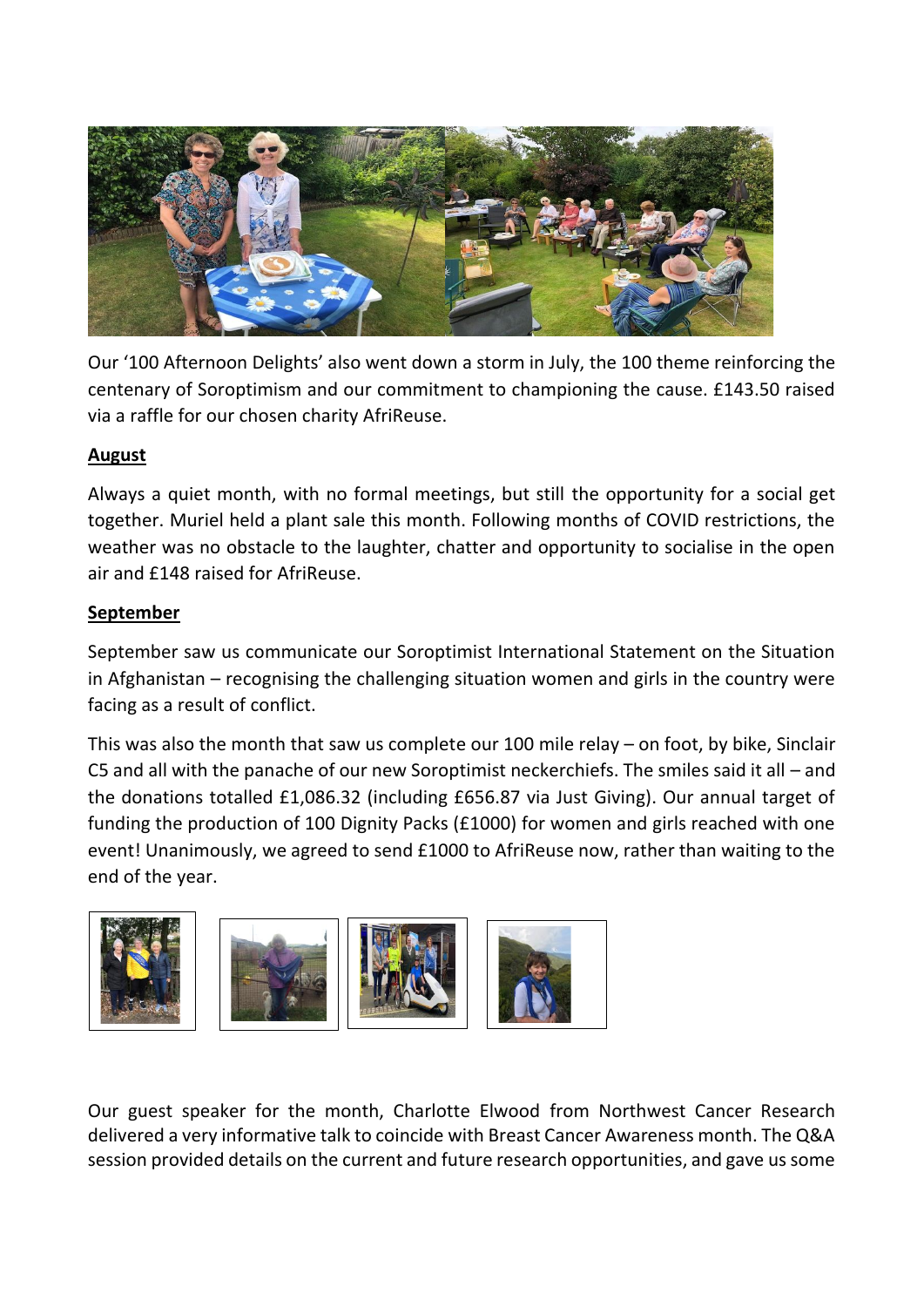good ideas for future fund-raising support. We also raised over £25 for the charity through the sale of cards.

We also supported Garstang Fair trade by completing their **Climate Change Questionnaire** during the Climate Coalition's 'The Great Big Green Week' 18-26 Sept 21, Garstang Fair trade pledged to secure the completion of 100 Climate Change Questionnaires by the local community. The aim of the questionnaire was to identify the level of awareness in the public of the current crisis and to establish what they thought should be done about it from both government and individual basis.

Following the Afghanistan humanitarian crisis, SIGBI called for support from all members. After exploring a number of options as a Group, Ruth found Lancaster Refugee Centre would be grateful for our support.

## **October**

October was also the month where we were honoured to take part in the unveiling of the SIGBI memorial at the National Arboretum – Judith, one of our long-standing members, took part in the unveiling of the memorial reminding us all that, wherever we are in the world, we make an impact.



#### **November**

This month was the opportunity for us to reflect on the work SIGBI was doing through their participation in COP 26 by having an exhibition booth on 8 and 9 November 2021. Two centenary exhibition banners were on display, and specially designed postcards distributed to attendees and also by the local Clubs in the area.

It was also the month that we, yet again, promoted our **16 days of activism** – 16 days where, through the power of social media, we highlighted the issues facing women and girls across the world, and promoted ways in which changes can be made.

Members donated a generous amount of food items for Janet to take to the **Salvation Army Foodbank in Preston.**

#### **December**

December was our 'collection' month – Clothing collections for refugees; a collection of trauma bears to offer support to children in need/experiencing trauma; stamps for the RNIB.

Ruth delivered around **10 dustbin bags clothing and 7 trauma bears donated by members to the Lancaster Refugee Centre**, mainly for Syrian refugees.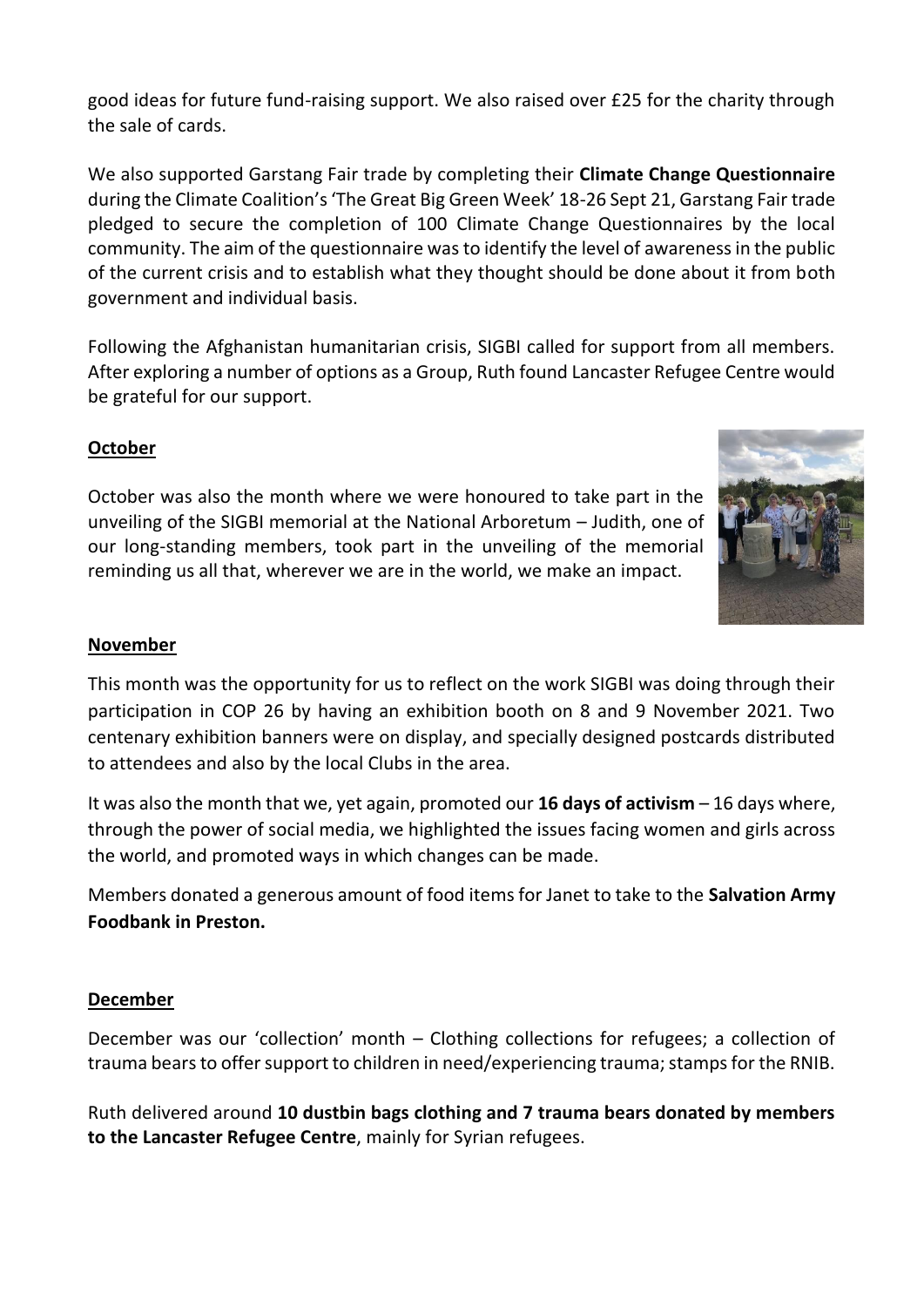It was also the month for putting pen to paper – sending our 'Cards for Kindness' to coincide with the season's festivities.

## **January**

Janet collected and despatched over **7kg of stamps to RNIB** (300g last year) over the next couple of months. This substantial increase was due to the generous participation of our local community using the 4 collection boxes we had placed around Garstang and a particularly large collection (2 bags) from one member of the public.





Yvonne's proposal to support the RNIB by saving foreign and old coins was approved. Following problems in involving the local community in this collection, this project was rolled over to next year.

## **February**

February saw Garstang Soroptimists taking part in a national campaign to show the people in power that tackling the climate crisis is the fight that unites. Using the symbol of the green heart, our crafty members created some wonderful examples to share with our MP, letting them know we want to see real and rapid action to tackle the climate crisis.



## **March**



March was our tree planting month - the long awaited opportunity to celebrate 100 years of Soroptimism by planting 100 tree whips. A celebration, and a contribution to our climate change priorities. The sun shone, the spades were busy and we ended up planting over 180 tree whips in Garstang. This project could very easily have not happened, had not it been for Kathy's continued patience and persistence over the last 2 years to bring it to fruition. A big thank you Kathy.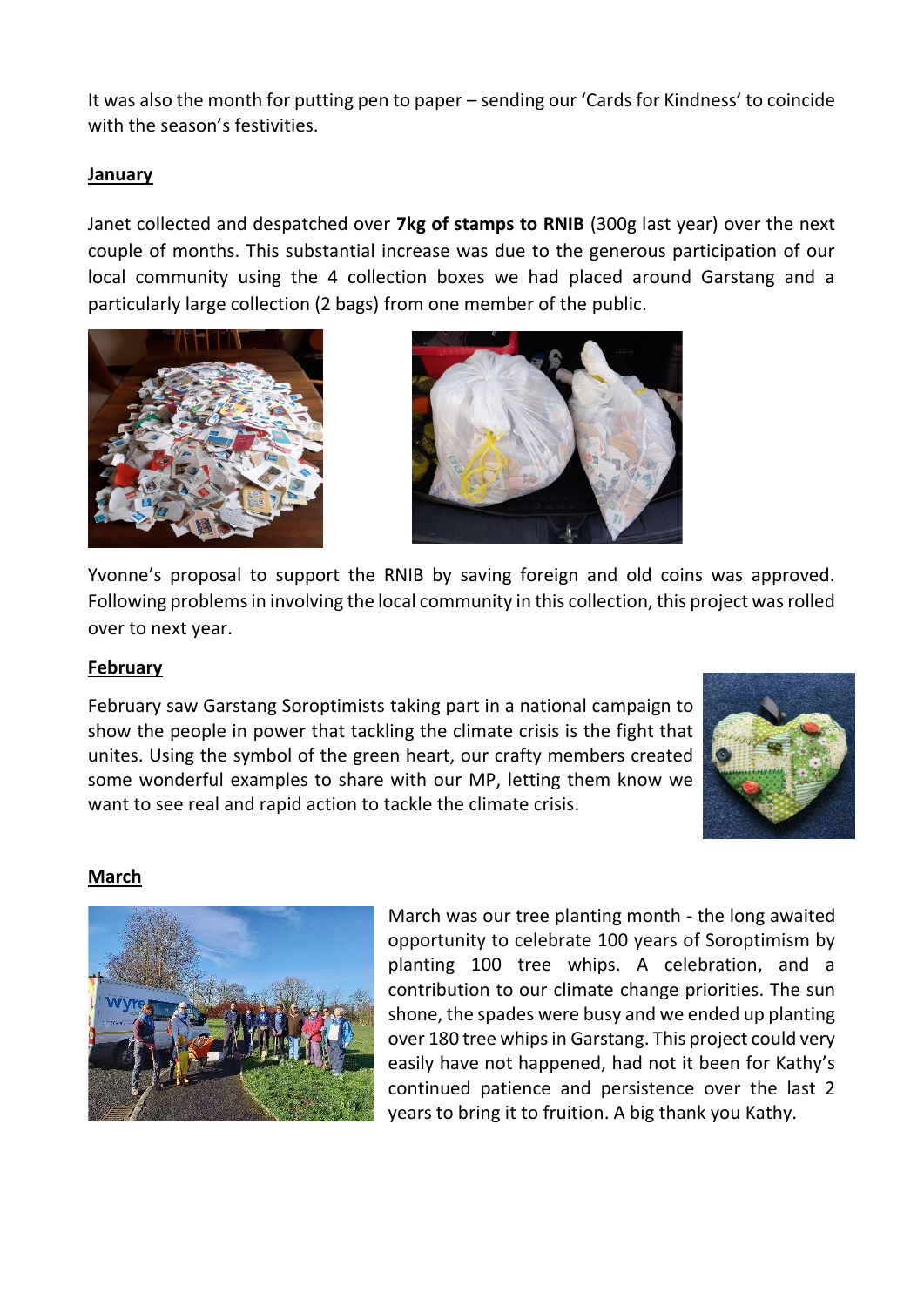International Women's Day on the  $8<sup>th</sup>$  March also saw us launch the first of our series of **WOW women profiles [\(www.youtube.com/watch?v=qDPrhKRoLA8\)](https://www.youtube.com/watch?v=qDPrhKRoLA8)**

The aim of WOW women is to highlight the achievements of local women in employment fields where females are often under-represented. The aim of the profiles is to 'bring to life' the options and opportunities for employment and skills for the next generation of women; to inspire girls to think about different career paths; and to prompt some ideas about future ways of working.

The publication of these profiles was the culmination of a lot of work by Louise, Gail, Joan. and Kathy. The value of this work was recognised by members and voted to continue into next year.

# **April**

Sadly, Annemarie reported that due to logistical problems, **Mary's Meals Backpack Project**  was to come to an end. This month was our last chance to send backpacks to the charity. A further 37 backpacks were sent, making a fantastic total of 575 sent over the 10 years we have supported this project. It was agreed to send remaining funds from the project (£133) to Mary's Meals and any spare stationery, toiletries etc to Preston's Salvation Army. Annemarie and Joan H have now got their bedrooms back! A huge thank you to Annemarie and Joan H (and previously Judith) for coordinating this project.

Our **petition signing** this year covered ten different topics from: Stop the rot (asking supermarkets to address food waste in their supply chains); recycling of blister packs; end child exploitation in cocoa; period poverty, remove VAT on period pants; farmers call for fair climate promise; blue recovery, WWT petition to save wetlands; DEFRA survey on single use plastic; fashion models, petition against fashion models being forced to slim; call for a law against sexual harassment on women. What a variety! A big thank you here for everyone who completed them and also to Lesley and Joan for publicising them in the Garstang Focus and for the postings on Facebook by Gail. Who knows how many more people we encourage to sign these petitions. A small thing to do but it does sometimes make a difference.

The final tally for the money raised for **AfriReuse Dignity Packs was £2,055.** When bank charges (£55) taken off for transferring the money, this allowed us to send two sets of £1000 to the charity to buy 100 dignity packs each time. One in October and one at the end of the year. A fabulous end to 2021/22!!!

## **2022/23**

Our plans for 2022-3 look just as exciting, and with Kathy continuing as President, we know we will have another 12 months of fulfilling friendship, and support for women and girls locally and nationally.